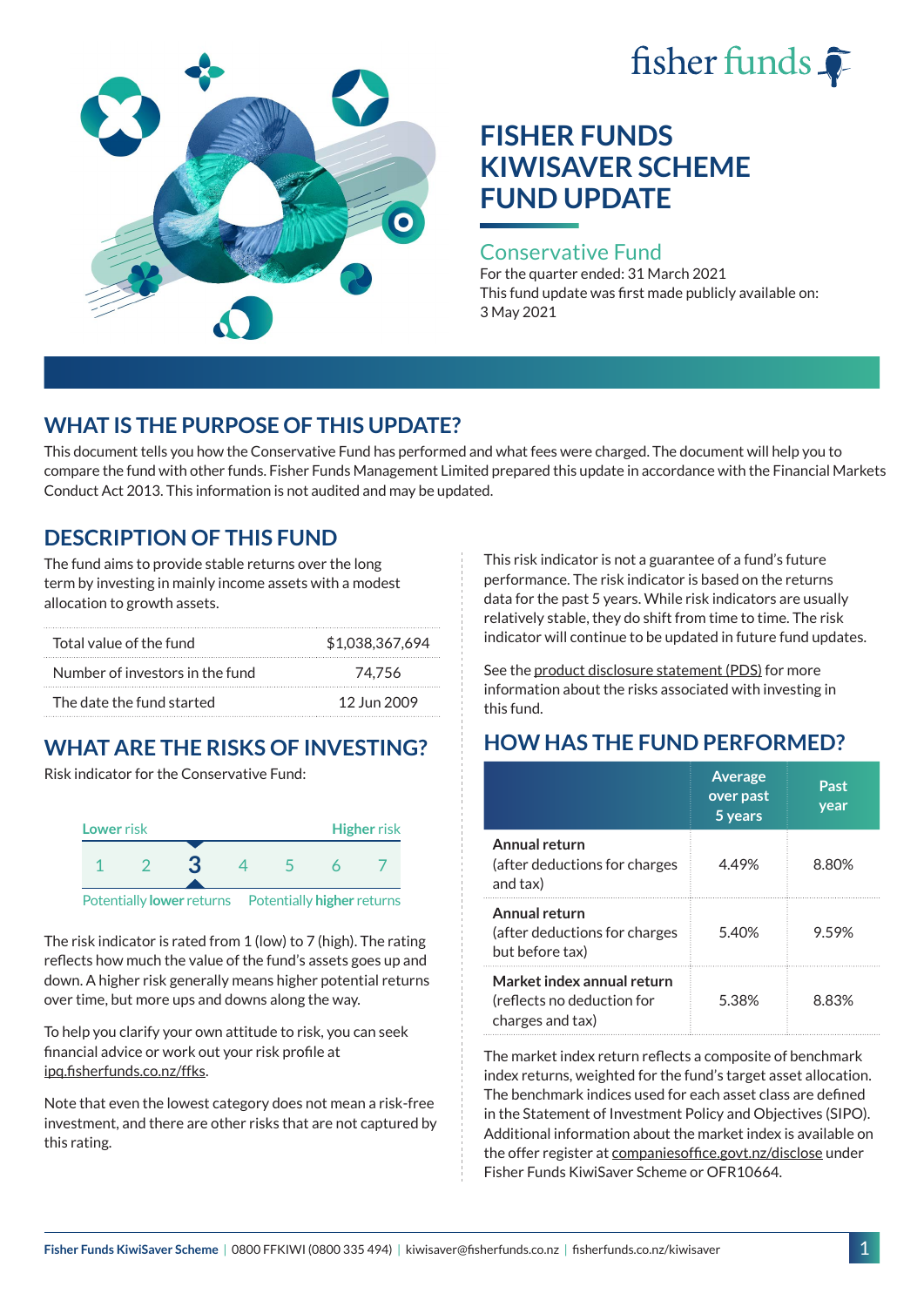## **ANNUAL RETURN GRAPH**



This shows the return after fund charges and tax for the last 10 years ending 31 March. The last bar shows the average annual return for the last 10 years, up to 31 March 2021.

**Important:** This does not tell you how the fund will perform in the future.

Returns in this update are after tax at the highest prescribed investor rate (PIR) of tax for an individual New Zealand resident. Your tax may be lower. The market index return reflects no deduction for charges and tax.

#### **WHAT FEES ARE INVESTORS CHARGED?**

| Annual return                                                                                                               | 8.00%<br>6.00%<br>4.00%<br>2.00%<br>0.00%                                                                                                                                                   | 6.94%<br>2.54%                                                     | 8.8<br>6.77% | 5.30% | 4.59% | 03%                    |  | 3.32% | 5.08% |
|-----------------------------------------------------------------------------------------------------------------------------|---------------------------------------------------------------------------------------------------------------------------------------------------------------------------------------------|--------------------------------------------------------------------|--------------|-------|-------|------------------------|--|-------|-------|
|                                                                                                                             |                                                                                                                                                                                             | 2012                                                               | 2013         |       | 2014  | 2015                   |  | 2016  |       |
|                                                                                                                             | This shows the return after fund charges and tax for the last 10<br>return for the last 10 years, up to 31 March 2021.<br>Important: This does not tell you how the fund will perform in th |                                                                    |              |       |       |                        |  |       |       |
|                                                                                                                             |                                                                                                                                                                                             | Returns in this update are after tax at the highest prescribed inv |              |       |       |                        |  |       |       |
|                                                                                                                             |                                                                                                                                                                                             | tax may be lower. The market index return reflects no deductior    |              |       |       |                        |  |       |       |
| <b>CHARGED?</b>                                                                                                             |                                                                                                                                                                                             | <b>WHAT FEES ARE INVESTORS</b>                                     |              |       |       |                        |  |       |       |
|                                                                                                                             |                                                                                                                                                                                             | Investors in the Conservative Fund are charged fund charges        |              |       |       |                        |  |       |       |
|                                                                                                                             |                                                                                                                                                                                             | that include GST. In the year to 31 March 2020 these were:         |              |       |       |                        |  |       |       |
|                                                                                                                             |                                                                                                                                                                                             |                                                                    |              |       |       | % of net asset value   |  |       |       |
|                                                                                                                             | <b>Total fund charges</b>                                                                                                                                                                   |                                                                    |              |       |       | 0.94%                  |  |       |       |
|                                                                                                                             | Which are made up of:                                                                                                                                                                       |                                                                    |              |       |       |                        |  |       |       |
|                                                                                                                             | <b>Total management and</b><br>administration charges                                                                                                                                       |                                                                    |              |       |       | 0.94%                  |  |       |       |
| Including:                                                                                                                  |                                                                                                                                                                                             |                                                                    |              |       |       |                        |  |       |       |
|                                                                                                                             | Manager's basic fee                                                                                                                                                                         |                                                                    |              |       |       | 0.86%                  |  |       |       |
|                                                                                                                             |                                                                                                                                                                                             | Other management and<br>administration charges                     |              |       |       | 0.08%                  |  |       |       |
|                                                                                                                             |                                                                                                                                                                                             | <b>Total performance-based fees</b>                                |              |       |       | $0.00\%$               |  |       |       |
|                                                                                                                             | Other charges:                                                                                                                                                                              |                                                                    |              |       |       | \$ amount per investor |  |       |       |
|                                                                                                                             | Annual account fee                                                                                                                                                                          |                                                                    |              |       |       | \$36*                  |  |       |       |
| * The account fee reduced from \$3 per month (\$36 per<br>annum) to \$1.95 per month (\$23.40 per annum) on<br>1 July 2020. |                                                                                                                                                                                             |                                                                    |              |       |       |                        |  |       |       |
| your investment over the long term.                                                                                         |                                                                                                                                                                                             | Small differences in fees and charges can have a big impact on     |              |       |       |                        |  |       |       |

#### **EXAMPLE OF HOW THIS APPLIES TO AN INVESTOR**

Sarah had \$10,000 in the fund at the start of the year and did not make any further contributions. At the end of the year, Sarah received a return after fund charges were deducted of \$880 (that is 8.80% of her initial \$10,000). Sarah also paid \$36 in other charges. This gives Sarah a total return after tax of \$844 for the year.

#### **WHAT DOES THE FUND INVEST IN? Actual investment mix**

This shows the types of assets that the fund invests in.

| Cash and cash equivalents 16.68%    |        |
|-------------------------------------|--------|
| New Zealand fixed interest 29.69%   |        |
| International fixed interest 26.09% |        |
| Australasian equities               | 7.91%  |
| International equities              | 14.84% |
| Listed property                     | 0.96%  |
| Unlisted property                   | 3.83%  |
|                                     |        |

#### **Target investment mix**

This shows the mix of assets that the fund generally intends to invest in.